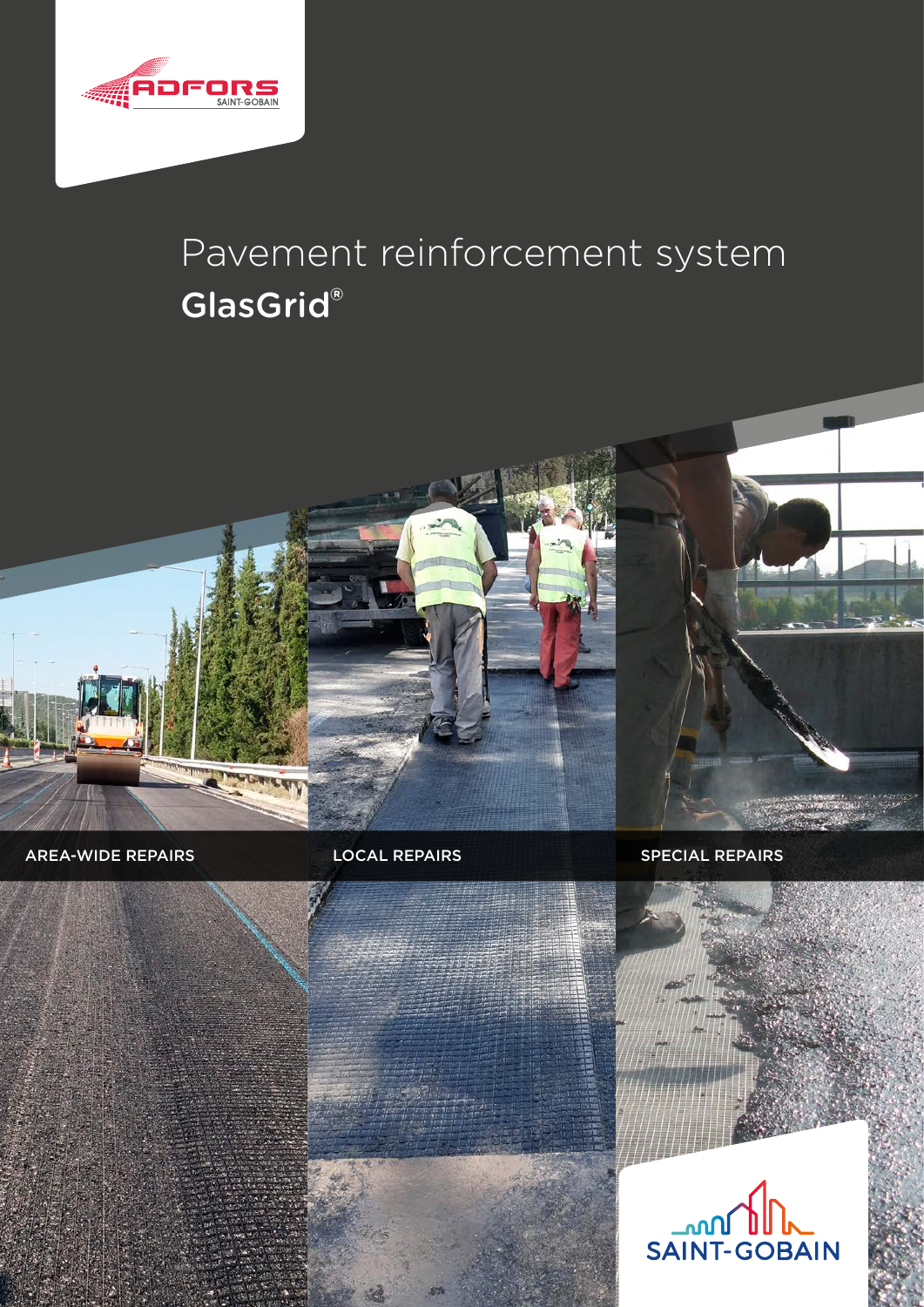30+ years of experiences and successful installations worldwide prove that asphalt reinforcement ADFORS GlasGrid reduces thermal and stress-related cracks reflecting through to the surface of a new asphalt overlays up to 3times.

### BE ENVIRONMENTALLY FRIENDLY WITH ADFORS GLASGRID

Produced from mineral raw materials Reduction of CO<sub>2</sub> Full recyclability

### BENEFITS FOR YOU



3times longer roads lifetime



25% reduction of the downward rut depth



Traffic jam reduction Safer roads



and efficient installation



50% reduction in future investment costs



10% better waterproofing and drainage of the road





Flexible delivery and high quality service

## APPLICATIONS





ADFORS GlasGrid is manufactured at an ISO 9001:2015 certified facility of Saint-Gobain ADFORS.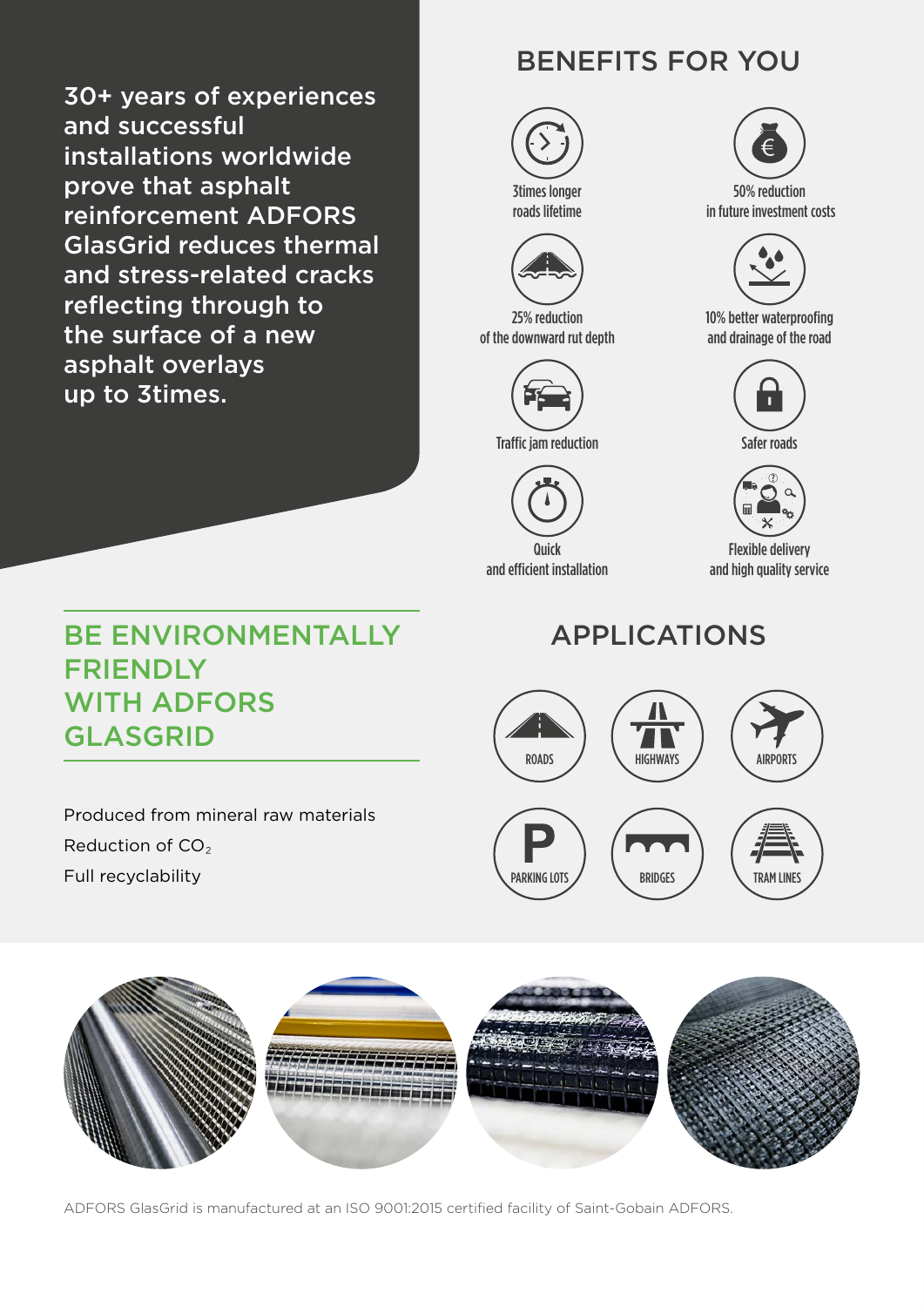### Your issue



Example of cracking for area-wide repairs Example of cracking for local repairs

Example of microcracking for special repairs

### Our solution

Anti-cracking and structural reinforcement of asphalt layers | Self-adhesive grid application on existing or new surface | Compogrid - application on milled surface



#### Advantages:

- Easy and fast application without nails need
- Edge marking for easy overlapping
- Not damage during application and compaction
- Good trafficability on applied grid (suppliers, trucks, paver)
- Excellent asphalt layers bonding

#### Small local area repair of asphalt layers on critical areas of potholes, joints superstructures, utility trench and around manholes



#### Advantages:

- Rapid Repair = Place & cover
- No special preparation of surface before application
- Fast and easy manual application due self-adhesive bitumen layer
- Manpower saving due to no tack coat need
- Protection against rain water penetration due to waterproofing function
- Available in rolls & special shapes for around manhole and hydrant areas

#### Product for all types of surfaces covered by mastic asphalt



#### Advantages:

- Elimination of flowing of mastic asphalt during the hardening
- Elimination of microcracking in mastic asphalt
- Rut reduction
- Light weight for easy manipulation
- Easy to cut